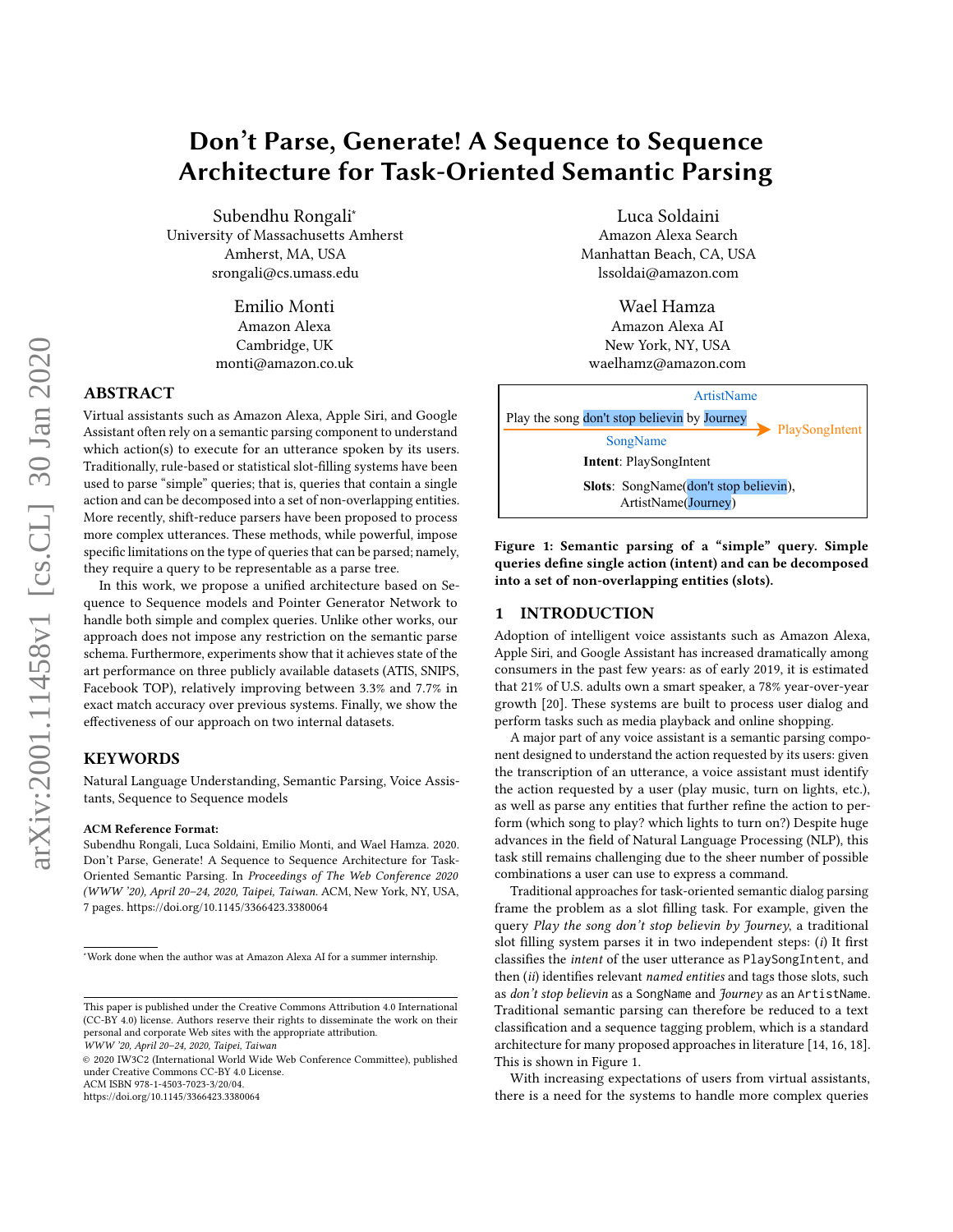<span id="page-1-0"></span>

Figure 2: Semantic parse for a "complex" query in the Facebook TOP dataset. This complex query is represented as a tree containing two nested intents and slots.

– ones that are composed of multiple intents and nested slots or contain conditional logic. For example, the query Are there any movie in the park events nearby? involves first finding the location of parks that are nearby and then finding relevant movie events in them. This is not straightforward in traditional slot filling systems. Gupta et al. [\[6\]](#page-6-5) and Einolghozati et al. [\[4\]](#page-6-6) proposed multiple approaches for this using a Shift-reduce parser based on Recurrent Neural Network Grammars [\[3\]](#page-6-7) that performs the tagging.

In this paper, we propose a unified approach to tackle semantic parsing for natural language understanding based on Transformer Sequence to Sequence models [\[33\]](#page-6-8) and a Pointer Generator Network [\[29,](#page-6-9) [34\]](#page-6-10). Furthermore, we demonstrate how our approach can leverage pre-trained resources, such as neural language models, to achieve state of the art performance on several datasets. In particular, we obtain relative improvements between 3.3% and 7.7% over the best single systems on three public datasets (SNIPS [\[1\]](#page-6-11), ATIS [\[26\]](#page-6-12) and TOP [\[6\]](#page-6-5), the last consisting of complex queries); on two internal datasets, we show relative improvements of up to 4.9%.

Furthermore, our architecture can be easily used to parse queries that do not conform to the grammar of either the slot filling or RNNG systems. Some examples include semantic entities that correspond to overlapping spans in the query, and entities comprising of non-consecutive spans. We do not report any results on these kinds of datasets but we explain how to formulate the problems using our architecture.

In summary, our contributions are as follows.

- We propose a new architecture based on Sequence to Sequence models and a Pointer Generator Network to solve the task of semantic parsing for understanding user queries.
- We describe how to formulate different kinds of queries in our architecture. Our formulation is unified across queries with different kinds of tagging.
- We achieve state-of-the-art results on three public datasets and two internal datasets.

# 2 METHODOLOGY

We propose a unified architecture to solve the task of semantic parsing for both simple and complex queries. This architecture can also be adapted to handle queries containing slots with overlapping

spans. It consists of a Sequence to Sequence model and a Pointer Generator Network. We choose a pretrained BERT [\[2\]](#page-6-13) model as our encoder. Our decoder is modeled after the transformer decoder described in Vaswani et al. [\[33\]](#page-6-8) and is augmented with a Pointer Generator Network [\[9,](#page-6-14) [34\]](#page-6-10) which allows us to learn to generate pointers to the source sequence in our target sequence. Figure [3](#page-2-0) shows this architecture parsing an example query. We train the model using a cross-entropy loss function with label smoothing.

In this section, we first describe how we formulate queries and their semantic parses as sequences with pointers for our architecture. We then describe our encoder and decoder components.

# 2.1 Query Formulation

A Sequence to Sequence architecture is trained on samples with a source sequence and a target sequence. When some words in the target sequence are contained in the source sequence, they can be replaced with a separate pointer token that points to that word in the source to be able to apply the Pointer Generator Network.

Take the example query from Figure [1.](#page-0-0) In our architecture, we use the query as our source sequence. The target sequence is constructed by combining the intent with all the slots, in order, with each slot also containing its source words. The source and target sequences now look as follows.

```
Source: play the song don't stop believin by journey
Target: PlaySongIntent SongName( @ptr<sub>3</sub> @ptr<sub>4</sub> @ptr<sub>5</sub>
         )SongName ArtistName(@ptr_7)ArtistName
```
Here, each token  $@ptr_i$  is a pointer to the  $i<sup>th</sup>$  word in the source<br>wence So @ptre\_@ptre and @ptre point to the song words don't sequence. So @ptr<sub>3</sub>, @ptr<sub>4</sub> and @ptr<sub>5</sub> point to the song words don't stop believin, and  $@ptr_7$  points to the artist word journey. The slots have open and close tags since they are enclosing a consecutive span of source tokens. The intent is just represented as a single tag at the beginning of the target sequence. We can do this for simple queries since they consist of just one intent. The target vocabulary hence consists of all the available intents, two times the number of different slots, and the pointers.

Complex queries with multiple intents and nested slots can also be transformed easily into this formulation. Figure [2](#page-1-0) shows an example from the Facebook TOP dataset along with its parse tree. This query How far is the coffee shop can be converted into our formulation as follows.

Source: How far is the coffee shop

```
Target: [IN:GET_DISTANCE @ptr<sub>0</sub> @ptr<sub>1</sub> @ptr<sub>2</sub> [SL:DESTINATION
     [IN:GET_RESTAURANT_LOCATION @ptr3 [SL:TYPE_FOOD
    @pt r4 SL:TYPE_FOOD] @pt r5 IN:GET_RESTAURANT_LOCATION]
    SL:DESTINATION] IN:GET_DISTANCE]
```
We made a minor modification to the reference parses from the TOP dataset for our formulation. We replaced the end-brackets with custom end-brackets corresponding to the intent or slot they close. We found that this formulation helped our models perform better.

Finally, we show how we can express queries from datasets that don't conform to either the slot-filling or Shift-reduce systems. Take the following example from the healthcare domain, where the task is to extract a patient diagnosis and related information from a clinician's notes.

Source: The pt. was diagnosed with GI upper bleed today. Annotations: Bleeding\_Event (GI bleed), Anatomical\_Site (upper)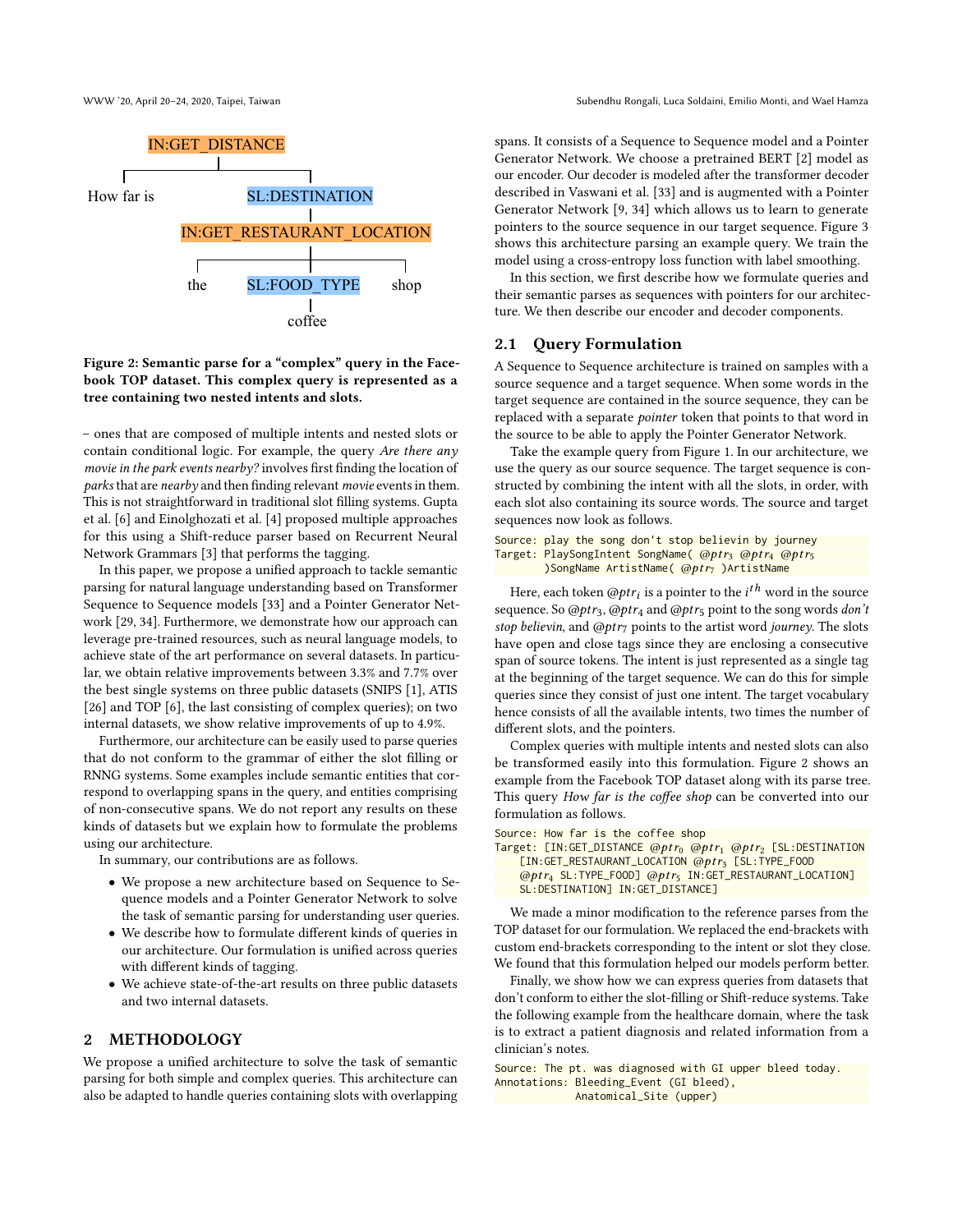<span id="page-2-0"></span>

Figure 3: Our architecture - Sequence to Sequence model with Pointer Generator Network (SEQ2SEQ-PTR). The model is currently decoding the symbol after **MediaType(** by looking at the scores over the tagging vocabulary and the attentions over the source pointers. It generates  $@ptr_2$  since it has the highest overall score.

A traditional slot filling system wouldn't know which non consecutive slots to combine, while a shift-reduce parser cannot split the middle word into a separate tag. In our architecture, we simply formulate the target sequence as follows.

Target: Bleeding\_Event( @ptr<sub>5</sub> @ptr<sub>7</sub> )Bleeding\_Event Anatomical\_Site( @ptr<sub>6</sub> )Anatomical\_Site

#### 2.2 BERT Encoder

Language model pretraining has been shown to improve the downstream performance on many NLP tasks [\[2,](#page-6-13) [24,](#page-6-15) [27\]](#page-6-16). The idea is to train a language model on a large amount of text using a next word prediction objective to learn good representations for each of the words. These representations can then be fine-tuned on a given NLP task to improve the performance of an existing model. Pretrained models improve the performance of task models since they already contain a lot of useful semantic information learned through the pretraining phase. This has even more significance when the task-specific dataset is fairly small. Some examples of pretrained models in literature include word embeddings such as Word2Vec [\[19\]](#page-6-17) and Glove [\[23\]](#page-6-18), and contextualized representations such as ELMo [\[24\]](#page-6-15), OpenAI-GPT [\[27\]](#page-6-16), and BERT [\[2\]](#page-6-13).

We choose BERT to encode the source sequence in our architecture. BERT (Bidirectional Encoder Representations from Transformers) is a language representation model architecture based on Transformers [\[33\]](#page-6-8). The original publicly available model was pretrained on a millions of lines of text from BooksCorpus and English Wikipedia. Unlike other language models (ELMo, OpenAI-GPT), which are trained to predict the next token given the previous sequence of words, BERT uses a composite objective that combines masked word prediction and next sentence prediction.

BERT's architecture is based on a multi-layer bidirectional Transformer, originally implemented in Vaswani et al. [\[33\]](#page-6-8). The detailed implementation of this architecture can be found in Devlin et al. [\[2\]](#page-6-13). For our experiments, we use three different variants of BERT.

For the three public datasets, we used the checkpoint released by Devlin et al. [\[2\]](#page-6-13). Experiments on the two internal datasets were carried out using a model we pretrained over a large sample of queries from the live traffic of Amazon Alexa. We also experimented with a publicly-available variant of BERT called RoBERTa [\[17\]](#page-6-19). RoBERTa (A Robustly Optimized BERT Pretraining Approach) uses the same architecture as BERT but changes the pretraining process. The next sentence prediction objective is removed and a dynamic masking scheme is used instead of a static one like the original BERT implementation. RoBERTa was also trained with longer sequences, higher batch-sizes, and for a longer time, and was reported to match or exceed the performance of BERT in several NLP benchmarks. The detailed implementation can be found in Liu et al. [\[17\]](#page-6-19). Finally as an ablation study, we experimented with an encoder with no pretrained weights.

#### 2.3 Decoder with Pointer Generator Network

We use the transformer decoder proposed in Vaswani et al. [\[33\]](#page-6-8) in our architecture. The self-attention mechanism in the decoder learns to attend to target words before the current step, as well as all the source words in the encoder.

We set up the decoder with different numbers of units, layers, and attention-heads for different tasks based on the size and complexity of the queries. These details are provided in the experiments section.

In a traditional Sequence to Sequence model, the target words are generated from the decoder hidden states through a feed-forward layer that obtains unnormalized scores over a target vocabulary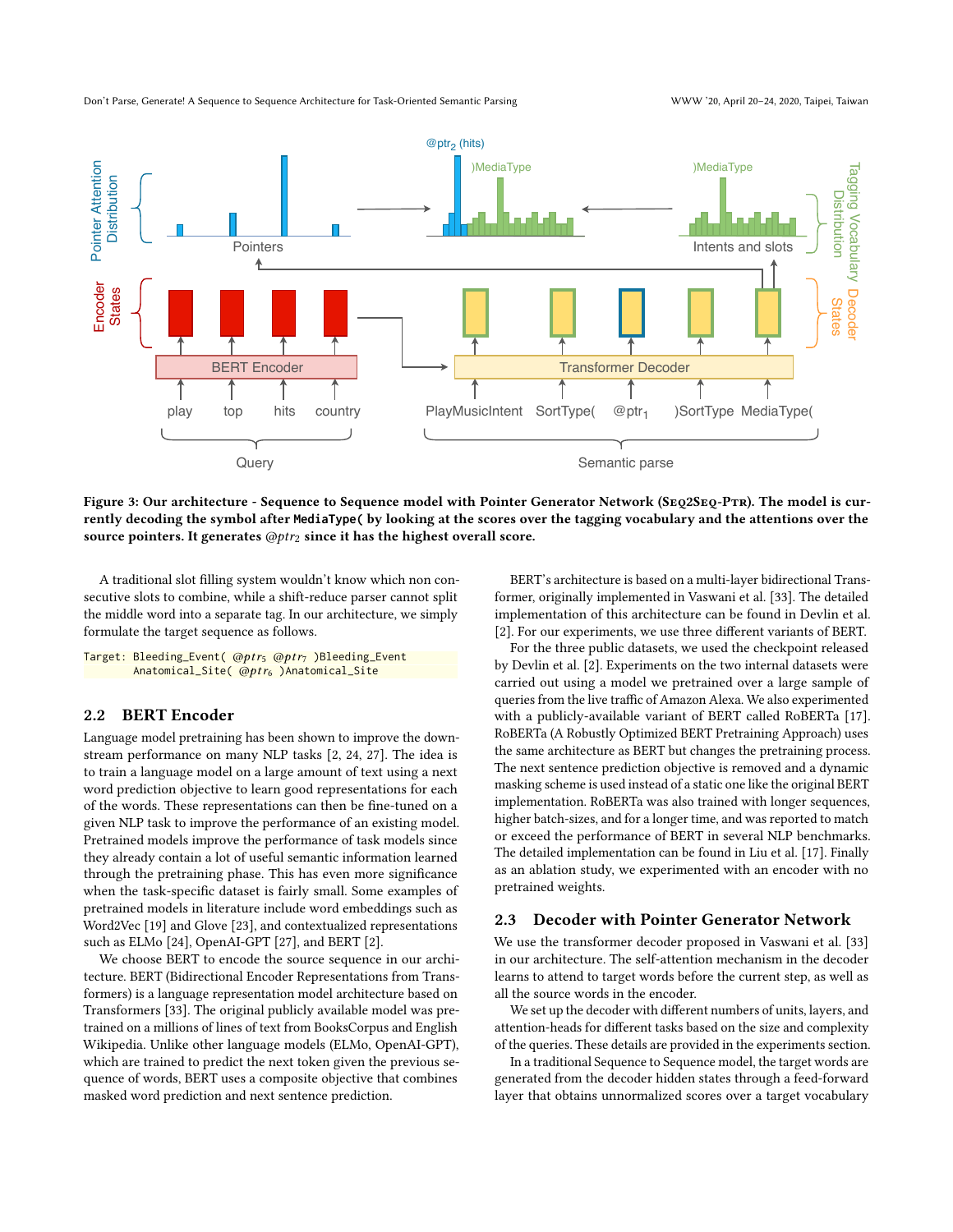distribution. In our architecture, we use a Pointer Generator Network to generate two different kinds of target words: words from the target vocabulary consisting of parse symbols (the intent and slot delimiters), and words that are simply pointers to the source sequence. Our Pointer Generator Network is based on the models in Vinyals et al. [\[34\]](#page-6-10) and See et al. [\[29\]](#page-6-9), and is closest in implementation to Jia and Liang [\[9\]](#page-6-14).

We now describe our decoding process. For each input source sequence  $[x_1 \ldots x_n]$ , we use the BERT encoder to encode it into a sequence of encoder hidden states  $[e_1 \dots e_n]$ . Having generated the first  $t - 1$  output tokens, the transformer decoder generates the token at step t as follows.

First, the decoder produces the decoder hidden state at time  $t, d_t$  by building multi-layer multi-head self-attention on the encoded output as well as the embeddings of the previously generated output sequence as described in Vaswani et al. [\[33\]](#page-6-8). We feed  $d_t$ through a dense layer to produce scores  $[s_1, \ldots s_{|V|}]$  for each word<br>in the vocabulary V, V contains all symbols necessary for the parse in the vocabulary  $V$ .  $V$  contains all symbols necessary for the parse (intents, slots) but not regular words appearing on the source side.

We also use  $d_t$  as a query and compute unnormalized attention scores  $[a_1 \ldots a_n]$  with the encoded sequence. Concatenating the unnormalized attention scores (size  $n$ ) and the output of the dense layer (size |V|), we obtain an unnormalized distribution over  $|V| + n$ tokens, the first  $|V|$  of which are the output parsing vocabulary and the last *n* of which are the  $@ptr_i(0 < i < n)$  words pointing to the source tokens. We then feed this through a softmax layer to obtain source tokens. We then feed this through a softmax layer to obtain the final probability distribution. This probability is used in the loss function during training and will be used to choose the next token to generate during inference. Since the transformer decoder uses embeddings of previously generated tokens, we use a set of special embeddings to represent  $@ptr_i$  tokens.

In the example in Figure [3,](#page-2-0) we are trying to predict a target word after the token 'MediaType(' at step 5. As shown in the figure, we compute the scores  $[a_1 \dots a_4]$  (blue, left) over each of the source tokens, and the scores  $[s_1 \dots s_{|V|}]$  (green, right) over the parsing<br>vocabulary. We expect the model to produce the highest score for vocabulary. We expect the model to produce the highest score for  $a_3$ , which corresponds to  $@ptr_2$ , representing the word hits.

#### 3 DATASETS

We test our approach on five different datasets (three publicly available, two interal), which we describe in this section.

#### 3.1 Facebook TOP

The Task Oriented Parsing (TOP) [\[6\]](#page-6-5) dataset contains complex hierarchical and nested queries that make the task of semantic parsing more challenging. It contains around 45k annotations with 25 intents and 36 slots, randomly split into 31k training, 5k validation and 9k test utterances. The dataset mainly consists of user queries about navigation and various public events. An example from this dataset can be seen in Figure [2.](#page-1-0) The IN: prefix stands for intent while SL: is for slot. We can see how there are multiple intents and nested slots in the semantic interpretation. This makes the query much harder to interpret and parse using a simple slot tagging model that tags each word with a single slot.

# 3.2 SNIPS

The SNIPS dataset [\[1\]](#page-6-11) is a public dataset that is used for training and testing semantic parsing models for voice assistants. It consists of utterances that belong to seven different intents: SearchCreativeWork, GetWeather, BookRestaurant, PlayMusic, AddToPlaylist, RateBook, and SearchScreeningEvent. Each intent contains around 2000 examples to train and 100 to test.

This dataset contains only simple queries with single intents and flat slots. An example is Will there be fog in Tahquamenon Falls State Park, where the intent is GetWeather and the slots are condition\_description for fog and geographic\_poi for Tahquamenon Falls State Park.

The dataset was originally used to evaluate models in the Snips Voice Platform. It has since been a widely used dataset to benchmark the performance of various task-oriented parsing models.

#### 3.3 ATIS

The Airline Travel Information System (ATIS) [\[26\]](#page-6-12) corpus is a widely used dataset in spoken language understanding. It was built by collecting and transcribing audio recordings of people making flight reservations in the early 90s. It consists of simple queries.

There are seventeen different goals or intents such as Flight or Aircraft capacity. This distribution is however skewed, with the Flight intent covering about 70% of the total queries. An example from this dataset consists of the query How much is the cheapest flight from Boston to New York tomorrow morning? The intent is Airfare, while the slots tag important information like the departure and arrival cities, and the departure times.

The ATIS corpus has supported research in the field of spoken language understanding for more than twenty years. Some researchers have performed extensive error analysis on the state of the art discriminative models for this dataset and reported that despite really low error rates, there exist many unseen categories and sequences in the dataset that can benefit from incorporating linguistically motivated features [\[31\]](#page-6-20). This supports the continued utility of ATIS as a research corpus.

#### <span id="page-3-0"></span>3.4 Internal Datasets

Our internal datasets consist of millions of user utterances that are used to train and test Amazon Alexa. For our experiments, we sampled two datasets of utterances, one from the music domain and the other from video domain. Utterances in these domains naturally included a large amount of entities (e.g. artists and albums names, movie and video titles), and thus represent a good benchmark for the ability of any neural model to generalize over a diverse set of queries. The example in Figure [3](#page-2-0) is from the music domain.

The sampled music domain dataset contains 6.2M training and 200k test utterances, with 23 intents and 100 slots. The video domain dataset contains 1M training and just 5k test utterances; parses in this dataset are comprised of 24 distinct intents and 59 slots.

## **BASELINE MODELS**

We benchmark our performance on the internal datasets by comparing it to a well tuned RNN based model. The model learns to perform joint intent and slot tagging using a bidirectional LSTM and a Conditional Random Field (CRF) [\[8\]](#page-6-21). We further enhanced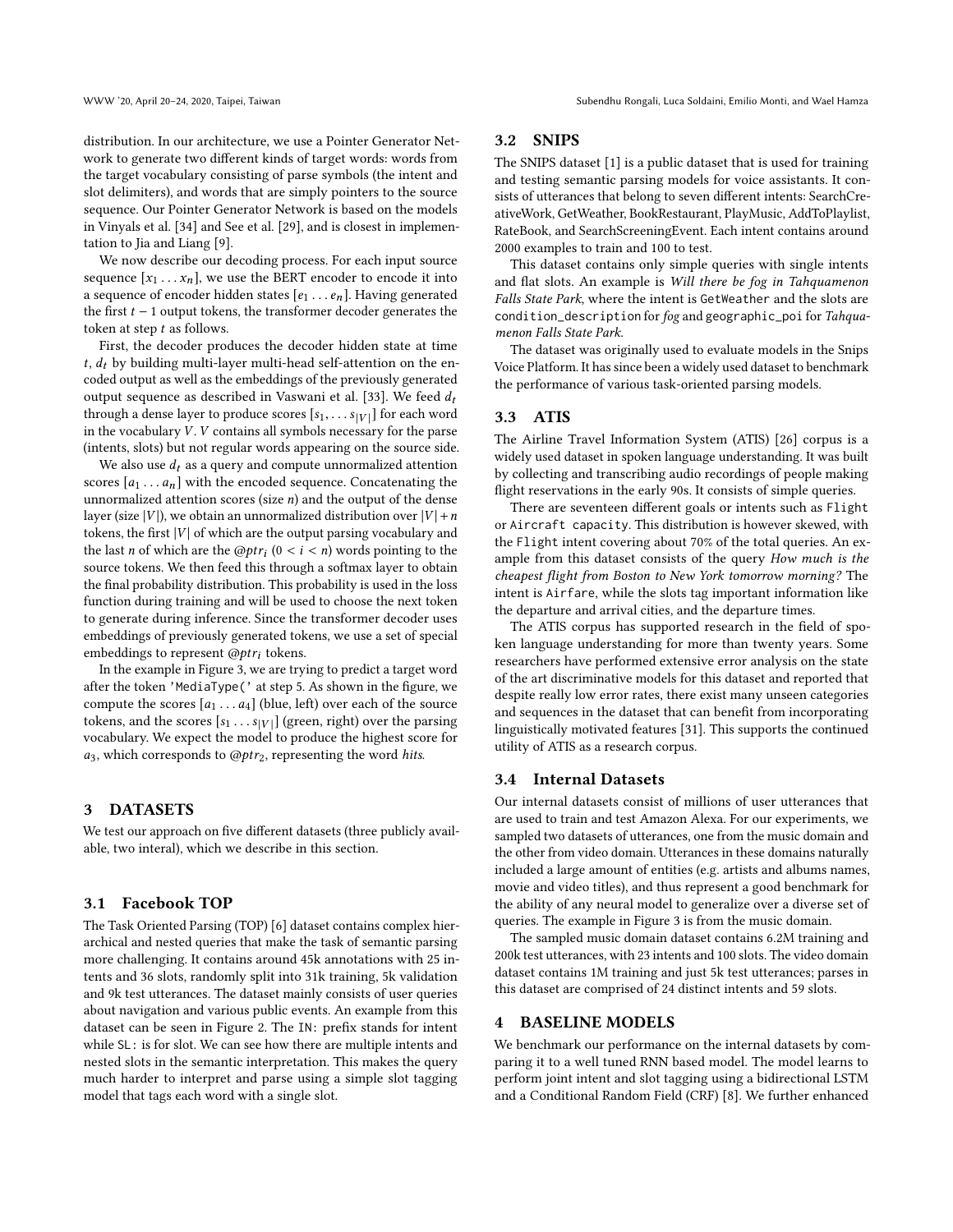Don't Parse, Generate! A Sequence to Sequence Architecture for Task-Oriented Semantic Parsing WWW '20, April 20–24, 2020, Taipei, Taiwan

<span id="page-4-0"></span>

| Method                           | Accuracy    |        |
|----------------------------------|-------------|--------|
|                                  | exact match | intent |
| Shift Reduce (SR) Parser [4]     | 80.86       |        |
| SR with ELMo embeddings [4]      | 83.93       |        |
| SR ensemble + ELMo + SVMRank [4] | 87.25       |        |
| SEQ2SEQ-PTR (no pretraining)     | 79.25       | 97.43  |
| SEO2SEO-PTR (BERT encoder)       | 83.13       | 97.91  |
| SEQ2SEQ-PTR (RoBERTa encoder)    | 86.67       | 98.13  |

Table 1: Results on TOP [\[6\]](#page-6-5). Our system (Seq2Seq-Ptr) outperforms the best single method (SR + ELMo) by 3.3%. It is close to the best ensemble approach (SR + ELMo + SVRank).

<span id="page-4-1"></span>

| Method                        | Accuracy    |        |
|-------------------------------|-------------|--------|
|                               | exact match | intent |
| Joint BiRNN [7]               | 73.20       | 96.90  |
| Attention BiRNN [16]          | 74.10       | 96.70  |
| Slot Gated Full Attention [5] | 75.50       | 97.00  |
| CAPSULENLU <sup>[36]</sup>    | 80.90       | 97.30  |
| SEQ2SEQ-PTR (no pretraining)  | 85.43       | 97.00  |
| SEQ2SEQ-PTR (BERT encoder)    | 86.29       | 98.29  |
| SEQ2SEQ-PTR (RoBERTa encoder) | 87.14       | 98.00  |

Table 2: Results on SNIPS [\[1\]](#page-6-11). Our system (SEQ2SEQ-PTR) outperforms the previous state of the art by 7.7%.

this baseline by replacing its embedding and encoder layers with a language model pretrained on a subset of Alexa's live traffic. These components were fine-tuned on the two datasets described in Section [3.4.](#page-3-0)

For the ATIS and SNIPS datasets, we use the top four performing methods reported by Zhang et al. [\[36\]](#page-6-24) as baselines. All these models perform joint intent and slot tagging. There are two variants that use RNNs: a simple RNN based model, and an RNN model augmented with attention. There is also a model that works completely with just attention, the slot gated full attention model. The final baseline, CapsuleNLU, uses Capsule Networks [\[28\]](#page-6-25).

For the TOP dataset, we pick a model based on Recurrent Neural Network Grammars (RNNG) [\[3\]](#page-6-7), the Shift Reduce Parser. We provide a brief overview of this model as described in Gupta et al. [\[6\]](#page-6-5) - the parse tree is constructed using a sequence of transitions, or actions. The transitions are defined as a set of SHIFT, REDUCE, and the generation of intent and slot labels. SHIFT action consumes an input token (that is, adds the token as a child of the right most open sub-tree node) and REDUCE closes a sub-tree. The third set of actions is generating non-terminals: the slot and intent labels. The model learns to perform one of these actions at each step in time.

We report scores of three experimental setups with the shift reduce parser from Einolghozati et al. [\[4\]](#page-6-6): a simple shift reduce parser, a shift reduce parser augmented with ELMo embeddings, and an ensemble of these models augmented with ELMo and an SVM language model reranker.

# 5 EXPERIMENTAL SETUP

All our models were trained on a machine with 8 NVIDIA Tesla V100 GPUs, each with 16GB of memory. When using pretrained encoders, we leveraged gradual unfreezing to effectively tune the language

<span id="page-4-2"></span>

| Method                        | Accuracy    |        |
|-------------------------------|-------------|--------|
|                               | exact match | intent |
| Joint BiRNN [7]               | 80.70       | 92.60  |
| Attention BiRNN [16]          | 78.90       | 91.10  |
| Slot Gated Full Attention [5] | 82.20       | 93.60  |
| CAPSULENLU <sup>[36]</sup>    | 83.40       | 95.00  |
| SEQ2SEQ-PTR (no pretraining)  | 81.08       | 95.18  |
| SEO2SEO-PTR (BERT encoder)    | 86.37       | 97.42  |
| SEQ2SEQ-PTR (RoBERTa encoder) | 87.12       | 97.42  |

Table 3: Results on ATIS [\[26\]](#page-6-12). Our system (SEQ2SEQ-PTR) outperforms the previous best method by 4.5%.

model layers on our datasets. We used the "Base" variant of BERT and RoBERTa encoders, which uses 768-dimensional embeddings, 12 layers, 12 heads, and 3072 hidden units. When training from scratch, we used a smaller encoder consisting of 512-dimensional embeddings, 6 layers, 8 heads, and 1024 hidden units.

Depending on the dataset, we used either a 128 units, 4 layers, 3 heads, and 512 hidden units decoder (Facebook TOP, ATIS, SNIPS) or a larger 512 units, 6 layers, 8 heads, and 1024 hidden units decoder (internal Music and Video datasets). We used bi-linear product attention to score the source words in the Pointer Network.

While training, the cross entropy loss function was modified with label smoothing with  $\epsilon = 0.1$ . We used the Adam [\[12\]](#page-6-26) optimizer with noam learning rate schedule [\[33\]](#page-6-8), each adjusted differently for different datasets. At inference time, we used beam search decoding with a beam size of 4.

# 6 RESULTS AND DISCUSSION

We use exact match (EM) accuracy as the main metric to measure the performance of our models across all datasets. Under this metric, the entire semantic parse for a query has to match the reference parse to be counted as correct. Because EM is generally more challenging than slot-level precision and recall or semantic error rate [\[30\]](#page-6-27), it is better suited to compare high performing systems like the ones studied in this work. For completeness, we also report the intent classification accuracy for our models.

The results from our experiments are documented in Tables [1-](#page-4-0)[5.](#page-5-0) Our models match or beat the baselines across all datasets on both exact match and intent classification accuracies. We see significant improvements on both simple and complex datasets.

#### 6.1 Complex Queries

We achieve an improvement of 2.7 (+3.3%) EM accuracy points on the TOP dataset over the state-of-the-art single model on this dataset (Table [1\)](#page-4-0). Our Seq2Seq-Ptr model with RoBERTa encoder is only surpassed by the ensemble model reported in Einolghozati et al. [\[4\]](#page-6-6) (+0.6% EM accuracy points.)

In addition, we find that even without specifying any hard requirements for the grammar of the parse trees in the complex queries, 98% of the generated parses are well formatted. For the simple query datasets, it was greater than 99% but difference is expected since the grammar is easier to learn there.

During error analysis, we found an interesting example in the TOP dataset where we believe our model generates a valid, more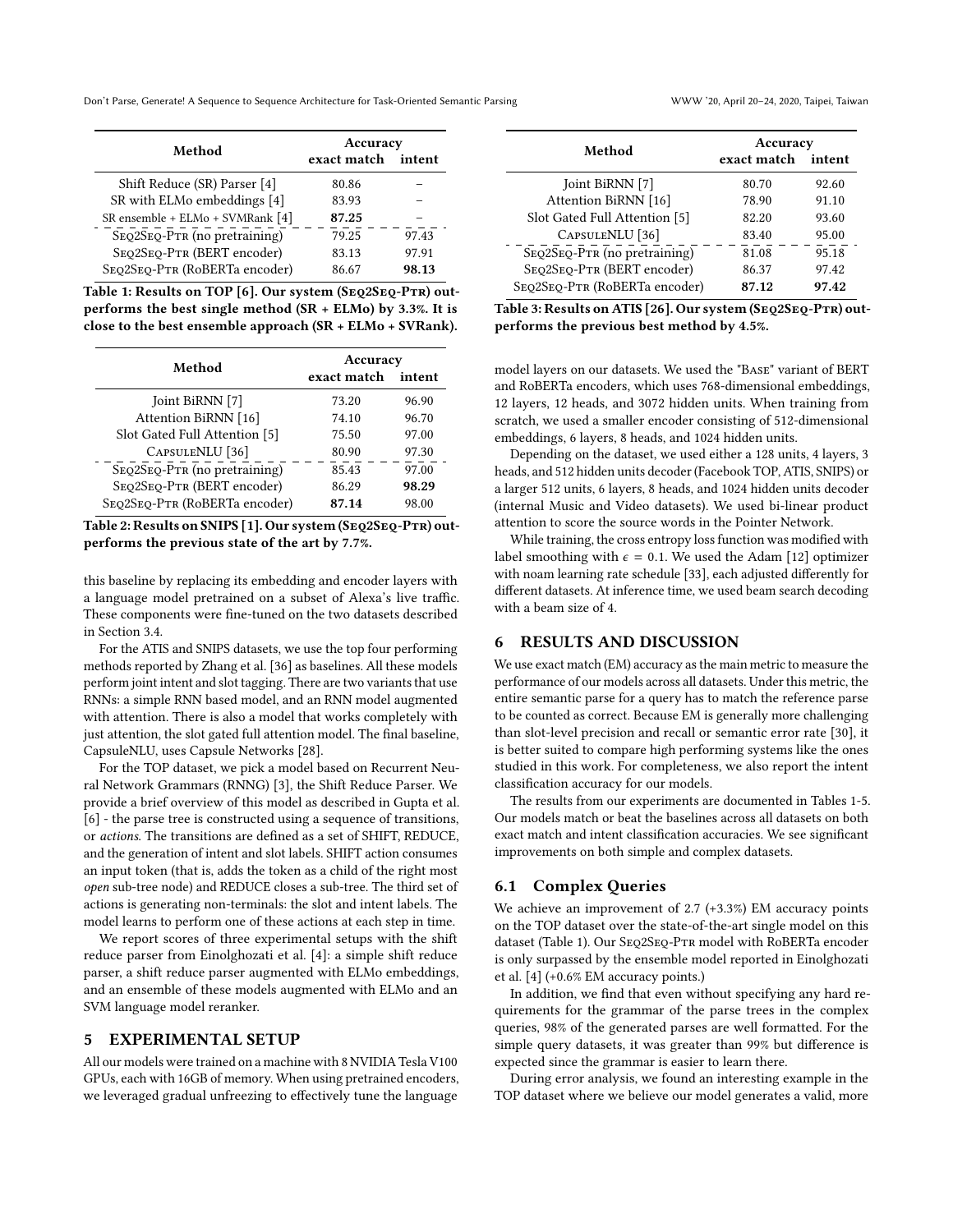<span id="page-5-1"></span>

| Method                        | Accuracy<br>exact match | intent  |
|-------------------------------|-------------------------|---------|
| BiLSTM-CRF (no pretraining)   | baseline                |         |
| BiLSTM-CRF (pretrained LM)    | $+3.0%$                 | $+0.1%$ |
| SEQ2SEQ-PTR (no pretraining)  | $-0.3%$                 | $-0.7%$ |
| SEQ2SEQ-PTR (BERT encoder)    | $-2.2\%$                | $-0.8%$ |
| SEQ2SEQ-PTR (RoBERTa encoder) | $-3.5%$                 | $-0.7%$ |

Table 4: Results on an internal dataset (music). The best configuration of our method (SEQ2SEQ-PTR) is comparable to a BiLSTM-CRF pretrained on a large conversational dataset.

meaningful parse than the reference annotation. For the query What time do I need to leave to get to Helen by 8pm, our model parses Helen as [SL:DESTINATION [IN:GET\_ LOCATION\_HOME [SL:CONTACT Helen  $\exists$   $\exists$   $\exists$ , while it is annotated as [SL:DESTINATION Helen ]. Our parse resolves the query as finding the estimated departure time to get to a location that is the home location of a contact named Helen, while the reference annotation suggests that the correct interpretation is to find the estimated departure time to get to a destination named Helen. We believe our parse is more likely to be correct given that Helen is most likely the name of a person.

# 6.2 Simple Queries

We report results of our sequence to sequence model (SEQ2SEQ-PTR) on four datasets (SNIPS, ATIS, internal music, internal video) that contain simple queries in Tables [2,](#page-4-1) [3,](#page-4-2) [4,](#page-5-1) and [5.](#page-5-0)

On the SNIPS and ATIS datasets, we note that the best version of our method (Seq2Seq-Ptr with RoBERTa encoder) achieves a significant improvement in EM accuracy over existing baselines (+7.7% and +4.5% respectively.) Using a BERT encoder causes a slight decrease in performance, but still achieves a meaningful improvement over the previous state of the art [\[36\]](#page-6-24); this is consistent with what has been observed on other NLP tasks [\[17\]](#page-6-19). If no pretraining is used, performance is further reduced but it is notable that this variant still beats all the baselines on the SNIPS dataset.

For our internal Alexa datasets, we note that the proposed SEQ2SEQ-PTR method obtains comparable results to a BiLSTM-CRF tagger on the music domain, and slightly better EM accuracy (+1.9%) on the video domain. We believe our model wasn't able to outperform the baseline on the music domain because the entities in this domain are very diverse, especially song or album names. Sequence tagging methods therefore benefit from having to solve a simpler task of having to tag each word in the sequence, as opposed to our unconstrained model. We would however like to note that our fromscratch variants beat the from-scratch baselines on both domains. Also curiously, the performance of SEQ2SEQ-PTR with a BERT encoder fell behind that of a sequence to sequence model trained from scratch. Since the scratch model uses a smaller transformer encoder (6 layers with 8 heads per layer instead of 12/12), we believe it was able to converge more effectively than the BERT encoder.

## 7 RELATED WORK

The task of semantic parsing for intent and slot detection is well established in literature. Traditionally, this was done with slot filling systems that classify the query and then label each word in the

WWW '20, April 20–24, 2020, Taipei, Taiwan Subendhu Rongali, Luca Soldaini, Emilio Monti, and Wael Hamza

<span id="page-5-0"></span>

| Method                        | Accuracy    |         |
|-------------------------------|-------------|---------|
|                               | exact match | intent  |
| BiLSTM-CRF (no pretraining)   | baseline    |         |
| BiLSTM-CRF (pretrained LM)    | $+3.0%$     | $+0.1%$ |
| SEQ2SEQ-PTR (no pretraining)  | $+2.9%$     | $-0.1%$ |
| SEQ2SEQ-PTR (BERT encoder)    | $+0.1%$     | $-0.2%$ |
| SEQ2SEQ-PTR (RoBERTa encoder) | $+4.9%$     | $-0.2%$ |

Table 5: Results on an internal dataset (video). The best configuration of our method (SEQ2SEQ-PTR) outperforms a pretrained BiLSTM-CRF network by 1.9%.

query. There were a few approaches that followed this system, using Recurrent Neural Networks [\[16,](#page-6-3) [18\]](#page-6-4). Researchers have also experimented with Convolutional Neural Networks and showed good results [\[11\]](#page-6-28) and more recently, Capsule Networks [\[28,](#page-6-25) [36\]](#page-6-24).

Prior to the advent of deep learning models, the task of sequence labeling was tackled with the use of Conditional Random Fields (CRF) [\[10,](#page-6-29) [14,](#page-6-2) [22\]](#page-6-30). CRFs learn pairwise potentials on labeling subsequent words which allow models to find more probable label sequences for a given query.

Most of this work is valid for semantic parsing for simple queries which boils down to a sequence labeling task. To handle more complex cases with hierarchical slots such as the example in Figure [2,](#page-1-0) researchers have experimented with Sequence to Sequence models and models based on Recurrent Neural Network Grammars (RNNG) [\[3\]](#page-6-7). RNNGs were shown to perform better on complex queries than RNN or Transformer-based Sequence to Sequence models [\[6\]](#page-6-5). Researchers have also explored models involving logical forms and discourse for language representation [\[15,](#page-6-31) [32,](#page-6-32) [35\]](#page-6-33).

The Pointer Generator Network in our architecture was introduced in Vinyals et al. [\[34\]](#page-6-10). It was used in NLP applications where some words from the source sequence reappeared in the target sequence such as text summarization and style transfer [\[21,](#page-6-34) [25,](#page-6-35) [29\]](#page-6-9). They were also used to copy out of vocabulary words from the source to target in machine translation [\[13\]](#page-6-36). Our implementation of the Pointer Network is closest to the architecture in Jia and Liang [\[9\]](#page-6-14). By using pointers to represent the source tokens and imposing no particular logical form over our target sequence, we can handle any kind of queries for parsing. This makes our architecture as expressive as logical forms, while also being able to learn as easily as simple slot tagging systems.

## 8 CONCLUSION

We propose a unified architecture for the task of semantic parsing for different kinds of queries. We show that our architecture matches or outperforms existing approaches across multiple datasets : internal music and video datasets, SNIPS, ATIS, and Facebook TOP. We significantly outperform the current state of the art models on the public datasets TOP (3.3%), SNIPS (7.7%), and ATIS (4.5%).

We describe how to apply this architecture to both simple queries and complex queries with hierarchical and nested slots. We also describe how to formulate any set of queries with non-conforming grammars to work with our architecture, making this model applicable to many different types of semantic parsing. We leave the non-conforming grammar task to future work.